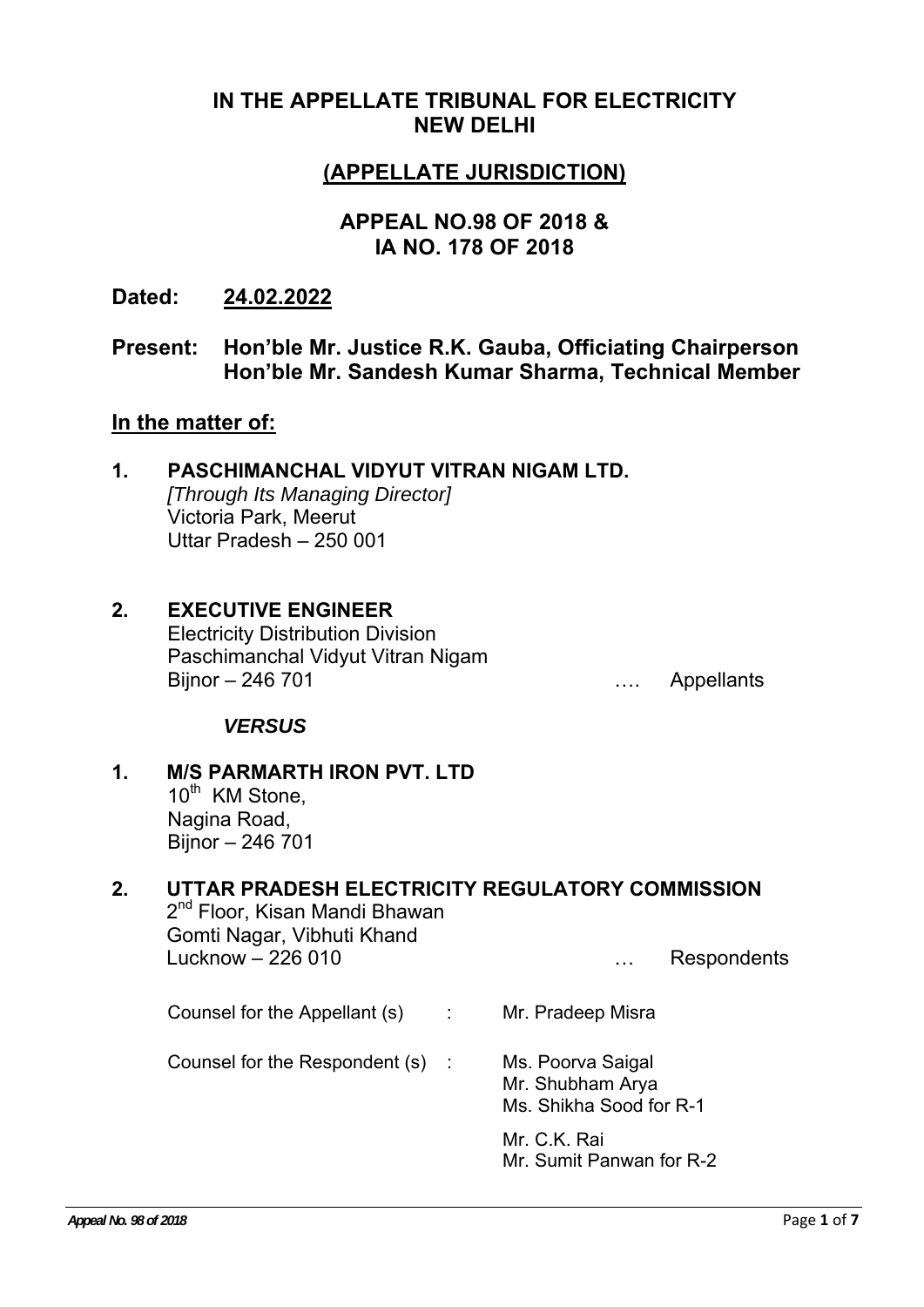# **J U D G M E N T***(Oral)*

## **PER HON'BLE MR. JUSTICE R.K. GAUBA, OFFICIATING CHAIRPERSON**

**1.** This matter has been taken up by video conference mode on account of pandemic conditions, it being not advisable to hold physical hearing.

**2.** The appeal is filed by the distribution licensee operating in the State of Uttar Pradesh. It is aggrieved by the Order dated 23.08.2017 passed by the Uttar Pradesh Electricity Regulatory Commission ("UPERC" or "State Commission", for short) in Petition no. 488 of 2007 holding that the case of theft of electricity against the first respondent was not made out. The petition before the UPERC was registered on the basis of complaint of the first respondent invoking the jurisdiction of the State Commission under Section 128 of the Electricity Act, 2003 alleging non-compliance with the provisions of UP Electricity Supply Code, 2005 in the matter of assessment in the wake of allegations of theft of electricity, and breach of the rules and regulations framed in that regard by the Commission seeking investigation into affairs of the distribution licensee.

**3.** The first respondent (complainant before the State Commission) is concededly a consumer of the appellant. It had been accused of having indulged in certain acts of commission or omission vis-à-vis the metering of the electricity supply, as allegedly found during inspection carried out on 22.06.2007, the facts statedly revealed there from forming the subject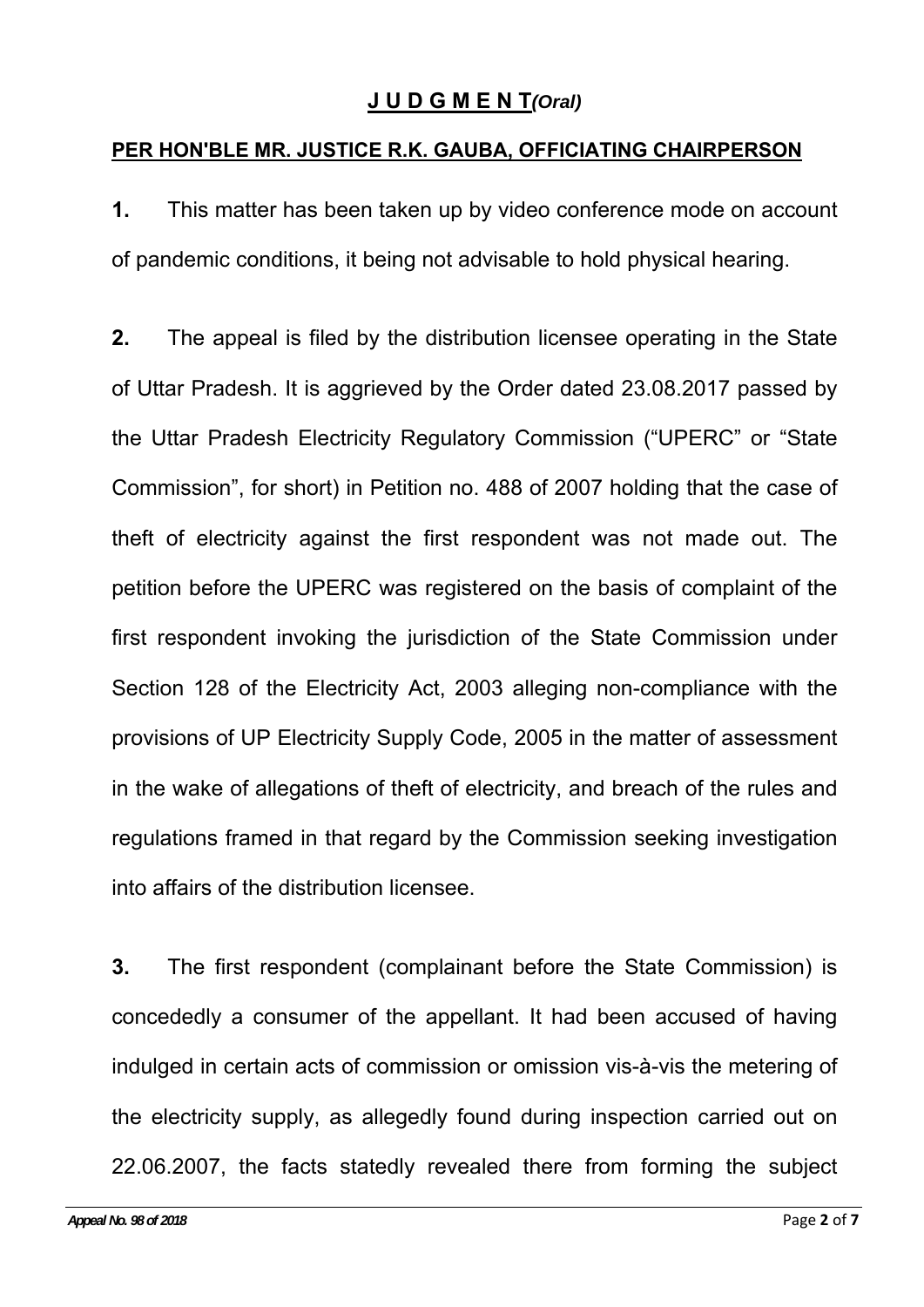matter of criminal case registered under Section 135 of Electricity Act, 2003 in the shape of First Investigation Report ("FIR") registered on 22.06.2007 by the Police Station KotwaliSadar, Bijnor, Uttar Pradesh. It may be mentioned here itself that upon completion of investigation into the said FIR, criminal complaint was presented before the Special Court, Bijnor, the proceedings wherein eventually resulted in a judgment of acquittal having been passed on 20.07.2013. It is also an admitted fact that an appeal against the said judgment of acquittal was subsequently filed before the High Court of Judicature at Allahabad which Appeal (no. 315 of 2013) is still pending.

**4.** After the registration of the criminal case, the appellant, as distribution licensee, in exercise of its power and jurisdiction, *inter alia,* under the Supply Code, had made a provisional assessment of the amount payable by the first respondent on account of acts of commission or omission, as stated above, in sum of Rs.2,65,26,391/-, such assessment Order being dated 22.06.2007. The matter reached the High Court in its writ jurisdiction, more than once. In terms ofOrders dated 03.10.2007, 30.01.2008 & 07.02.2008, read together, the first respondent herein deposited a total sum of Rs. four crores with the appellant against the said provisional assessment. Concededly, the provisional assessment thus made was envisaged to be eventually adjusted against the civil liability that the Special Court would determine in terms of Section 154(5) of Electricity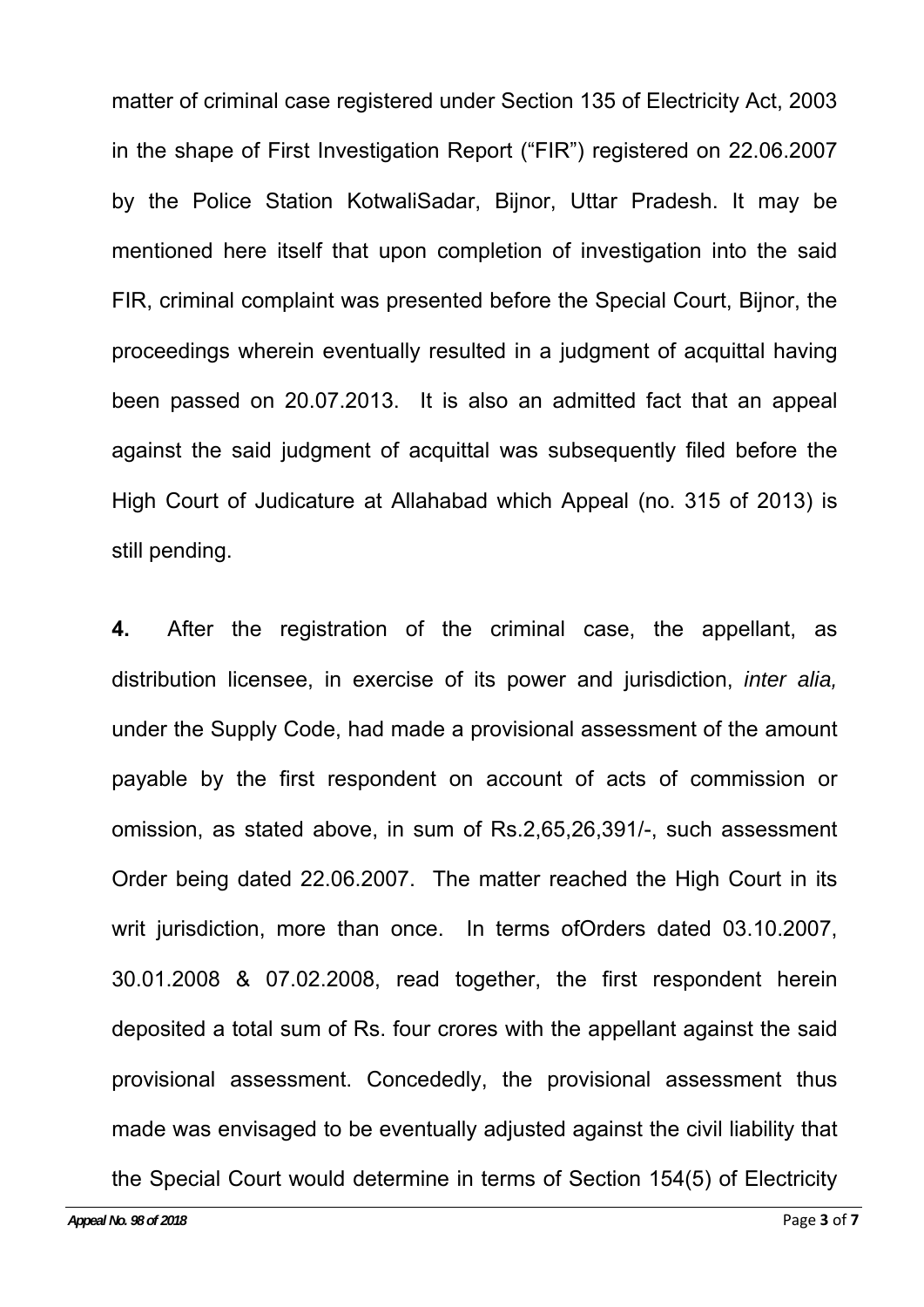Act, 2003 in due course. But since the Special Court found no case of theft proved, the said stage of determining liability under Section 154(5) was never reached, action in such nature being now subject to the decision of the High Court in the pending criminal appeal mentioned earlier.

**5.** Against the above backdrop, the complaint under Section 128 of Electricity Act, 2003 was considered by the State Commission, it having initially declined to take any action there under by its Order dated 18.01.2008. The first respondent had thereafter moved an application seeking recall of the said order. The writ proceedings were heard during the pendency of the prayer for recall of the said earlier order. In that light, the High Court gave the interim directions for deposits to be made, the order to such effect was challenged at one stage by Special Leave Petition no. 4471 of 2008 before the Hon'ble Supreme Court which, however, came to be withdrawn and dismissed accordingly. There is no contest to the fact that in terms of the directions of the writ court by various orders, particularly the Order dated 07.02.2008, the Commission was duty bound to examine the application for recall of its order dismissing the petition under Section 128 of Electricity Act, 2003.

**6.** Acting on the said petition, the State Commission by its Order dated 06.01.2015, appointed an investigating authority under Section 128 of Electricity Act tasking it to investigate into the allegations made by the first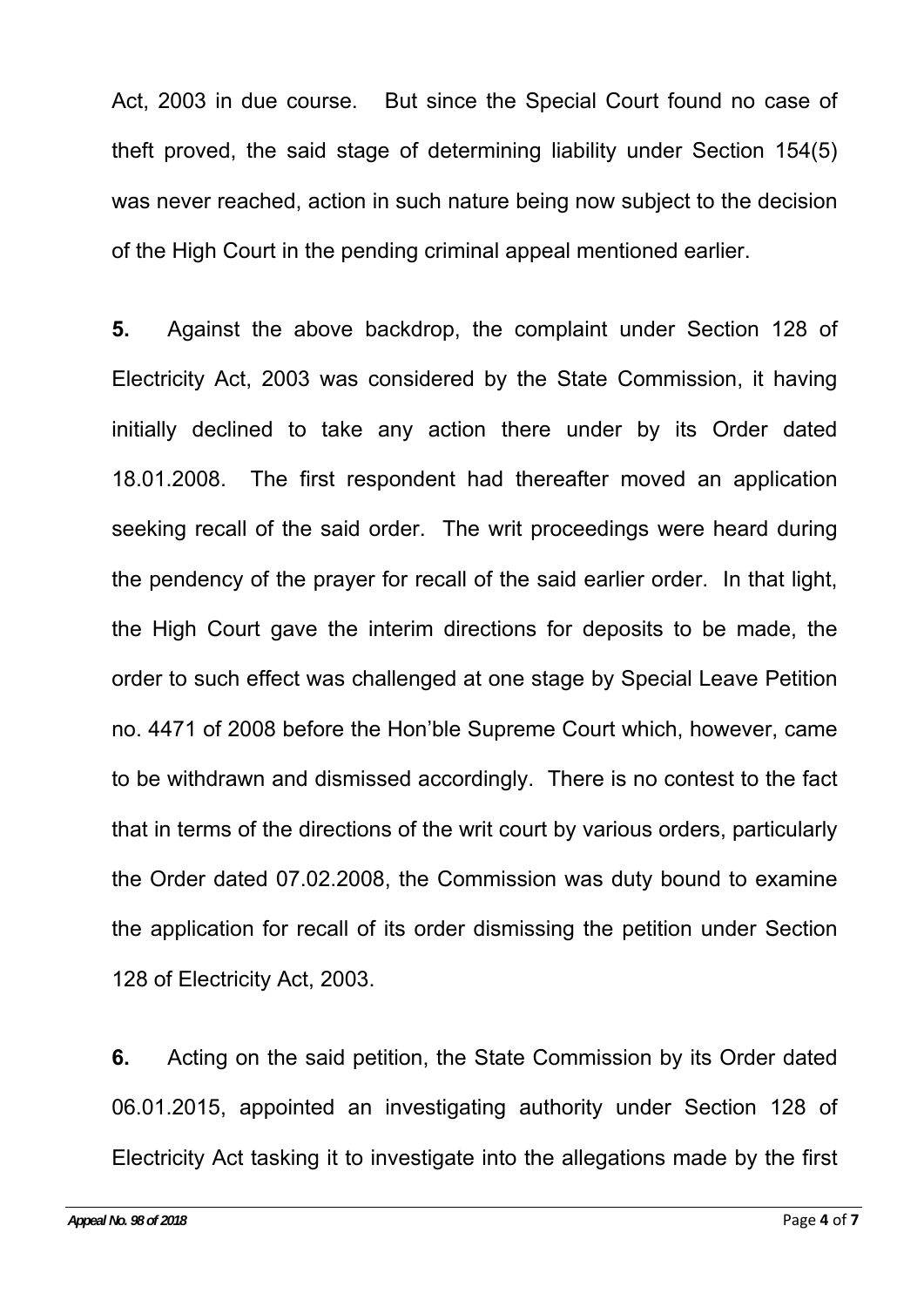respondent and submit its report within the period specified. The time given to the investigating authority was extended later. Eventually, its report was received and considered, the first respondent also having joined the proceedings at all such stages. It is seen from the chronology of the event set out in the appeal that the Commission while considering the report of the investigating authority for the purposes of Section 128 of Electricity Act, also required the presence of Chief Engineer - Transmission (West), for production of certain relevant documents. It is on that basis that the Commission accepted the findings of the investigating authority and passed the impugned order eventually to hold that no case of theft was made out against the appellant.

**7.** The grievances of the appellant against the impugned order essentially are that the investigation under section 128 could not have been ordered without recall of the earlier order declining any action and that the case of an individual consumer could not have been acted upon by the Commission, its jurisdiction under Section 86(1)(f) of Electricity Act, 2003 being limited to adjudication of disputes between licensees and generating companies. Reliance is placed on *Maharashtra Electricity Regulatory Commission v Reliance Industries Limited* (2007) 8 SCC 381.

**8.** We have considered the above objections of the appellant but find no substance therein. The order constituting investigating authority itself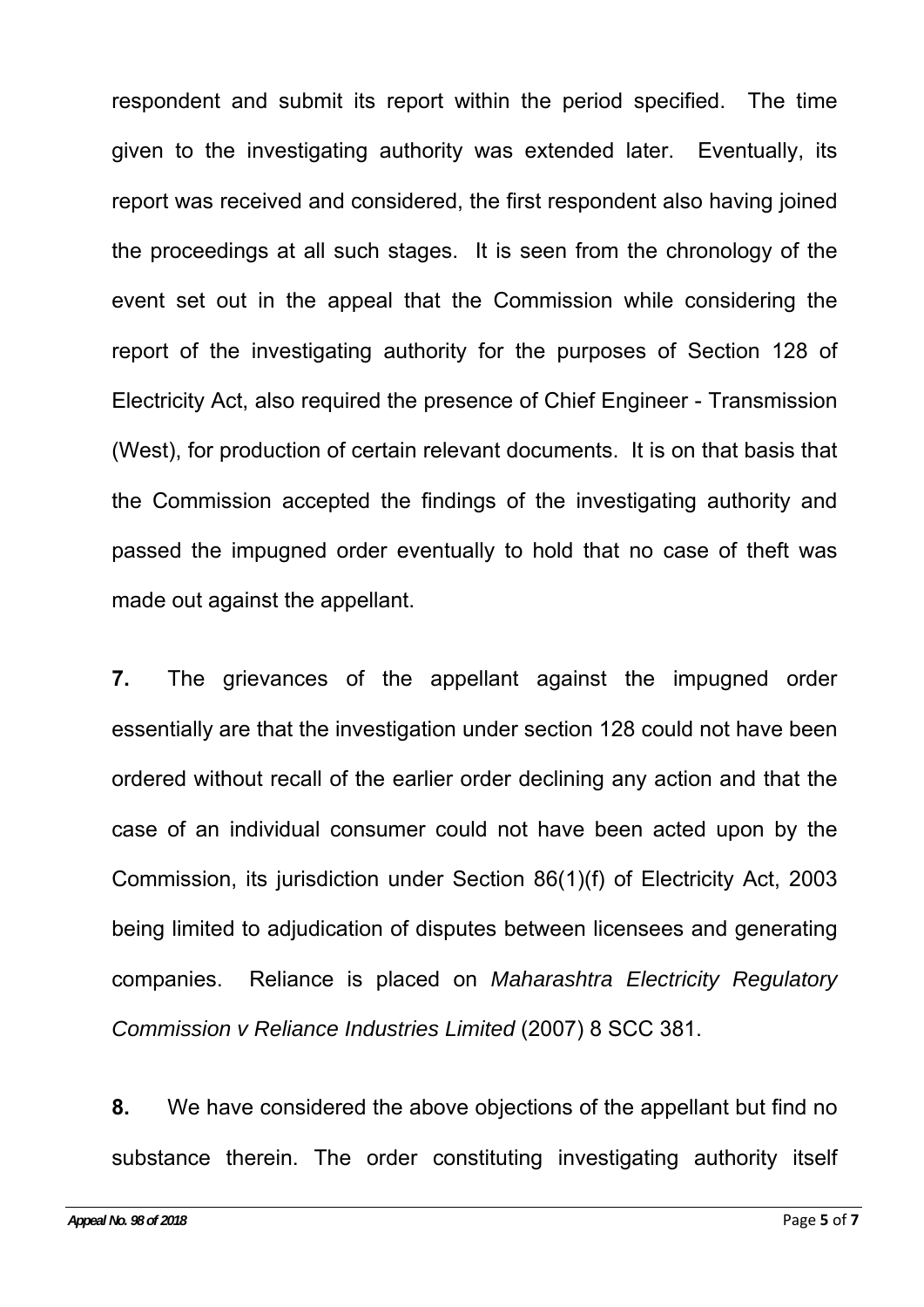amounted to recall of the earlier order. Such order was not challenged by the appellant. It is too late in the day to go by the technicality that there was no express order recalling the previous order of the Commission declining action. Even otherwise, the provision contained in section 128 confers power on the Commission to undertake such an investigation *suo motu.* The order which is impugned by this appeal is based on consideration of report of investigation which was ordered within its jurisdiction by UPERC.In our considered view, the investigation ordered by the Commission, *albeit* on the complaint of the first respondent, was meant, designed and intendedfor general investigation into the affairs of the distribution licensee and, thus, within the four corners of its powers under Section 128 of Electricity Act. Though in the final order, the Commission seems to have restricted its scrutiny to the case of theft against the first respondent, the validity of the order of appointment of the investigating authority on basis of input of the first respondent in the first place cannot be questioned.

**9.** We are conscious that the result of the criminal case before the Special Court is now subject matter of appeal pending before the High Court. In these circumstances, the Commission should have been slow rather refrained from making such conclusive observations on the question as to whether the case of theft against the first respondent was or was not made out in the facts and circumstances that had been presented. We